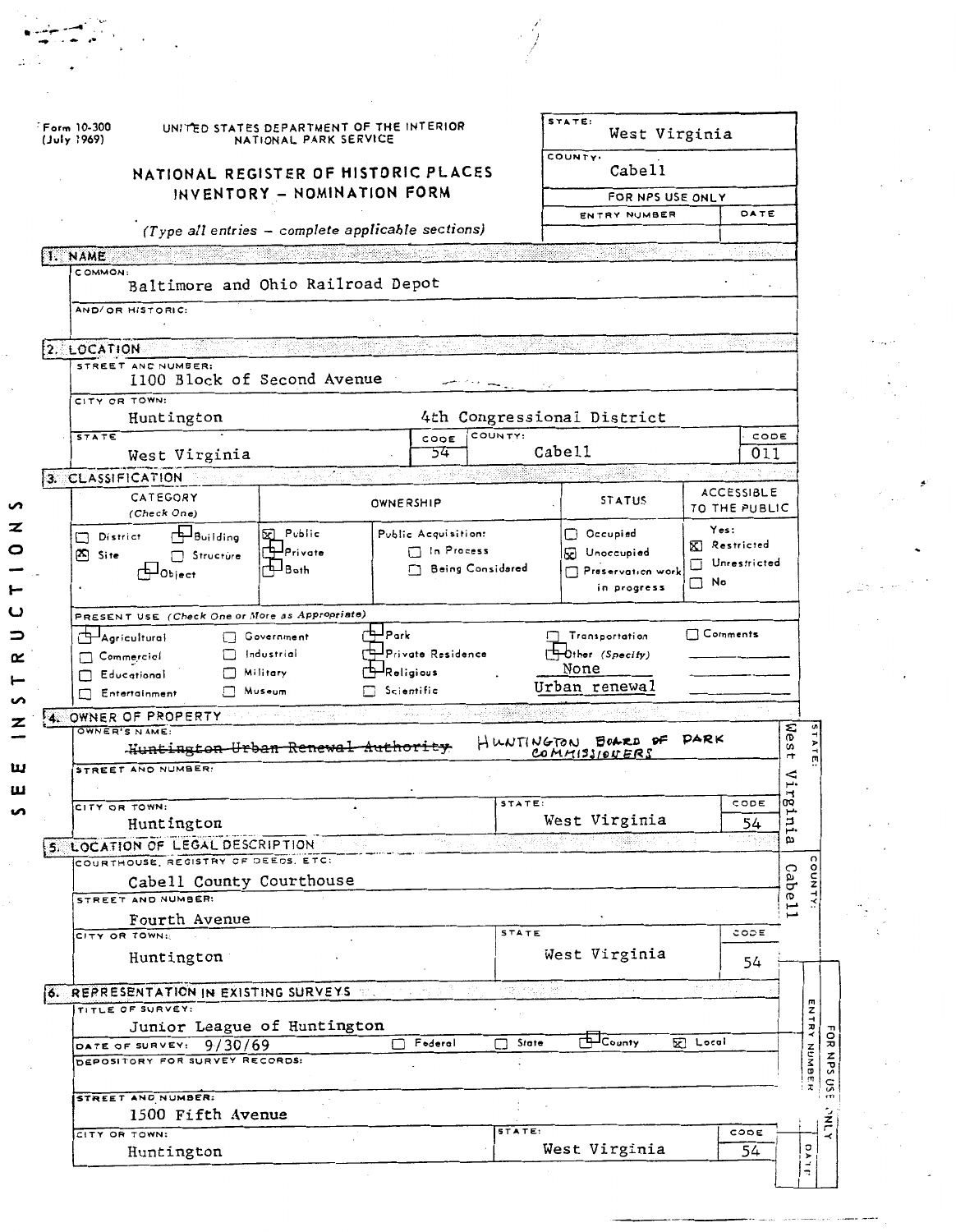| <b>7. DESCRIPTION</b> |                  |                  |                    | オフィッシュ いっしゃ みじゅういちじょ  |              |                   |
|-----------------------|------------------|------------------|--------------------|-----------------------|--------------|-------------------|
|                       |                  |                  |                    | (Check One)           |              |                   |
|                       | $\Box$ Excellent | <b>ITTI</b> Good | $\Box$ Fair        | <b>R</b> Deteriorated | $\Box$ Ruins | Unexposed         |
| <b>CONDITION</b>      |                  | (Check One)      |                    |                       |              | (Check One)       |
|                       | $\Box$ Altered   |                  | <b>E</b> Unattered |                       | □ Moved      | [X] Original Site |

The Baltimore and Ohio Railroad Depot lies between Second Avenue on the north and  $2\frac{1}{2}$  Alley on the south. It covers the entire area between Eleventh and Twelfth Streets. The Second Avenue side is 440 feet long while the sides are 140 feet. There are two buildings on this plot. At the corner of Second Avenue and Eleventh Street is the former passenger station. Between Second Avenue and the station are two sets of railroad tracks. These have been abandoned as has been the passenger station. The area between the station and the tracks is paved with brick and has become overgrown with weeds. The building itself is constructed of brick and has a slate roof with two chimneys. The main passenger section is of two stories while the baggage section to the east is of single story construction. In the front of the building on the Second Avenue side, the major section is divided by a bay which rises from the basement to the roof. There are three windows in this bay with three windows on each of the flat sides which extend from it. On both sides of the bay, between the first and second floors there is a tin covered roof which extends outward a short distance. On the west end of thc building there is a single floor wooden frame addition. The addition covers the entire west end. It was constructed as a Greyhound Bus Depot in 1945 and abandoned in 1952. This structure has asbestos siding and wooden trim. The east end of the building is a blank wall. The rear of this building is quite cut up. Again there is a projection in the middle of the building but this projection is square with only a door and window on the first floor and but a single window on the second floor. Both of these face to the rear with no opening on either side. The square area does not exceed the eaves of the second floor. On both sides of this bisecting area are two single story arms. Both have two windows facing the ba'ck and. each has one on the end. The east portion ends with the main passenger structure leaving room for a rear exit to the baggage area. This baggage area has a large rear door with windows on each side. All of the windows on the first floor, as well as the doors, have been boarded up. The windows on the second floor are exposed and many of them have been broken. There is a basement but no attic in the building. Its condition is deteriorated and in need of repair. Structurally it is sound.

Directly to the rear of the passenger station is the former freighthouse. It is aligned with the west side of the passenger building along the  $2\frac{1}{2}$ Alley. It began as a two story building which now has two rooms on each floor. In 1897 it was extended 98 feet, extended an additional 75 feet in 1911, and the final 200 feet were added in 1916. The interior floor with the exception of the original two story section and the final 200-foot section is made up of wood blocks; the rest is concrete.  $\cdot$ 

The entire building is of brick with a slate roof. The roof overhangs the Loading dock which extends from the front of the building which in turn faces the rear of the passenger station. Along both the north and south sides and directly opposite each other are chain driven overhead steel doors. In all, there are twenty-three stalls in the freighthouse along with three heavy duty scales. The east end of the building comprises a large door on the first floor and two windows, for light, above. From this east end of the building stretches a loading platform with a drive up (or down) ramp. Again the condition of the building is deteriorated but structurally

# $\rightarrow$ カ  $\equiv$  $\Omega$  $\rightarrow$

 $\bullet$  $\overline{z}$ **i** 

 $\overline{a}$  $\mathbf{m}$  $\mathbf{m}$ 

 $\overline{z}$ ς,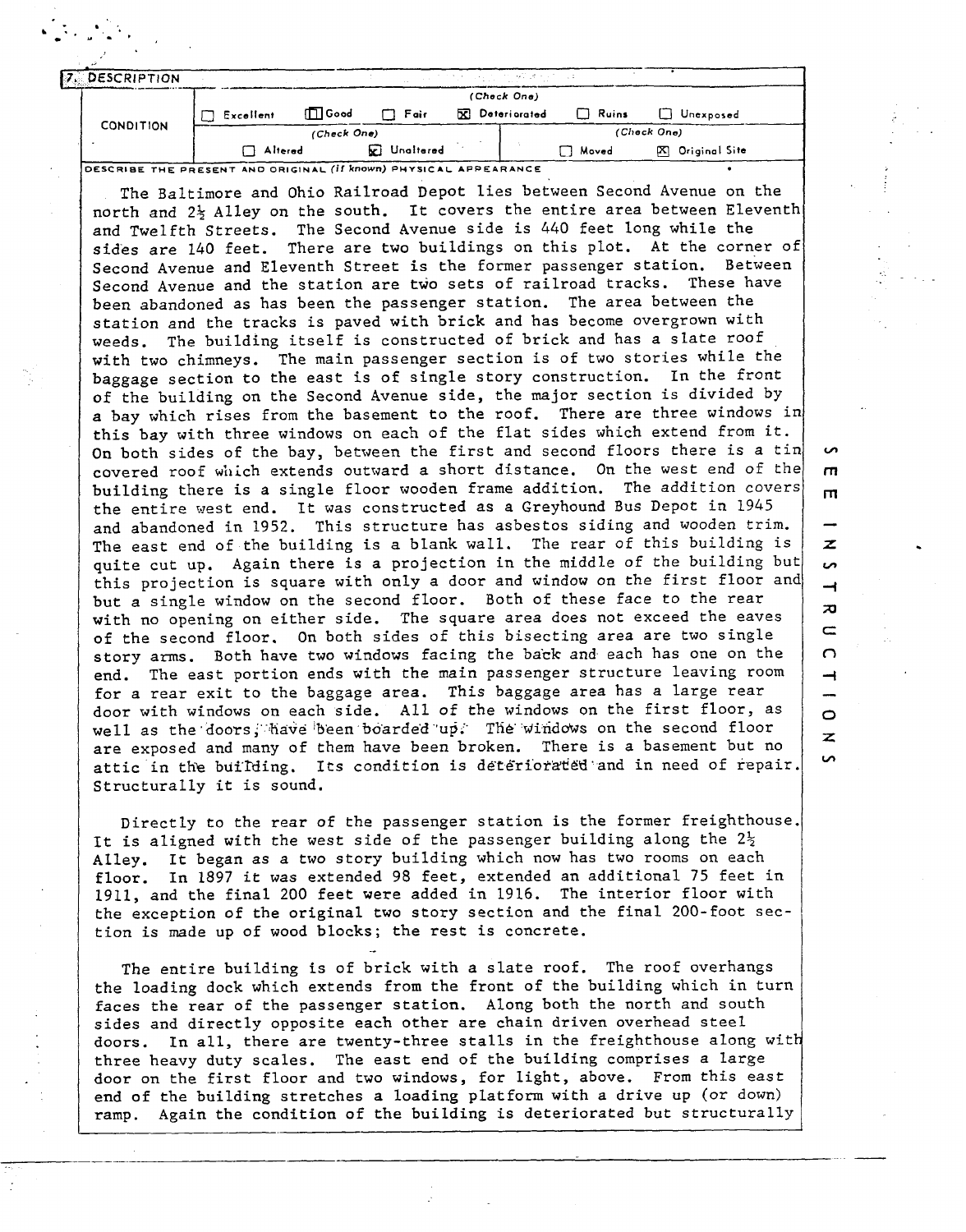| 8. SIGNIFICANCE<br>PERIOD (Check One or More as Appropriate) |                  |                     |                        |
|--------------------------------------------------------------|------------------|---------------------|------------------------|
| Pre-Columbian                                                | 16th Century     | 18th Century        | 20th Century           |
| 15th Century<br>П                                            | 17th Century     | 19th Century<br>xТ  |                        |
| SPECIFIC DATE(S) (If Applicable and Known)                   | n                |                     |                        |
| AREAS OF SIGNIFICANCE (Check One or More as Appropriate)     |                  |                     |                        |
| Abor iginal                                                  | $\Box$ Education | Political           | Urban Planning<br>LΤ   |
| Prehistoric                                                  | Engineering      | Religion/Phi.       | $\Box$ Other (Specify) |
| Historic                                                     | Industry         | losophy             |                        |
| Agriculture                                                  | invention        | $\Box$ Science      |                        |
| Architecture                                                 | Landscape        | $\Box$ Sculpture    |                        |
| Art                                                          | Architecture     | Social/Human-       |                        |
| Commerce                                                     | Literature       | itarian.            |                        |
| Communications                                               | Military         | Theater             |                        |
| <b>Conservation</b>                                          | Music            | Transportation<br>x |                        |

STATEMENT OF SIGNIFICANCE

Huntington began after the Civil War, born of the necessity of obtaining a western terminus for the Chesapeake and Ohio Railroad. Between October of 1870 and July of 1871, Colis P. Huntington purchased most of the-land west of the Guyandotte River. He then formed the Central Land Co. and hired a Boston architect to lay out his city. The city of Huntington began as a railroad town and remains such to this day.

In the empire building days of 1890 progressive Huntingtonians built a north and south railroad between Guyandotte and Kenova, the Huntington and Big Sandy Railroad. A few years later this operation was taken over by the Ohio River Railroad which by September 1901 was incorporated into the Baltimore and Ohio Railroad system, the oldest railroad system in the United States operating under its original charter. The location of the B & O depot was superior to that of the C & O for it rested squarely in the center of the business district, and hence came to play an important part as the focal point of Huntington.

The passenger station was completed in 1887 and represents the railroad architecture of that period. As with other buildings in the Huntington area the freight building shows the growth of the city. The first section being completed in 1890 with, a 98-foot extension added in 1897. By 1911, 75 more feet were added with the final 200 feet being completed in 1916.

This section, bordered to the north by Second Avenue, to the south by  $2\frac{1}{2}$ Alley, to the west by Eleventh Street and to the east by Twelfth Street was earlier a beehive of activity. Almost all of the automobiles which came to the Huntington area were unloaded here. The twenty-three bays of the freighthouse were active each day. The passenger terminal had a lunchroom with many trains arriving and departing each day. Students attending Marshall University arrived and departed, businessmen arrived and departed, some came to transfer to the C & O and others arrived from the C & O for more distant places. Activity was the byword of the station twenty-four hours a day. So much so that the Greyhound Bus Lines sought out the location and in 1945 built a frame addition to the west end of the building to house its Huntington depot. This addition still stands although it was discontinued as the bus terminal in 1952.

The depot was so prominent that Teddy Roosevelt, Warren G. Harding and Dwight D. Eisenhower saw fit to address the public from the rear of their campaign trains prior to their election. It was truly the heart of the city.

 $\bullet$  $\mathbf{z}$ O  $\vdash$  $\mathbf C$  $\Rightarrow$  $\alpha$  $\vdash$ ഗ  $\overline{\mathbf{z}}$ ш Ш

 $\overline{a}$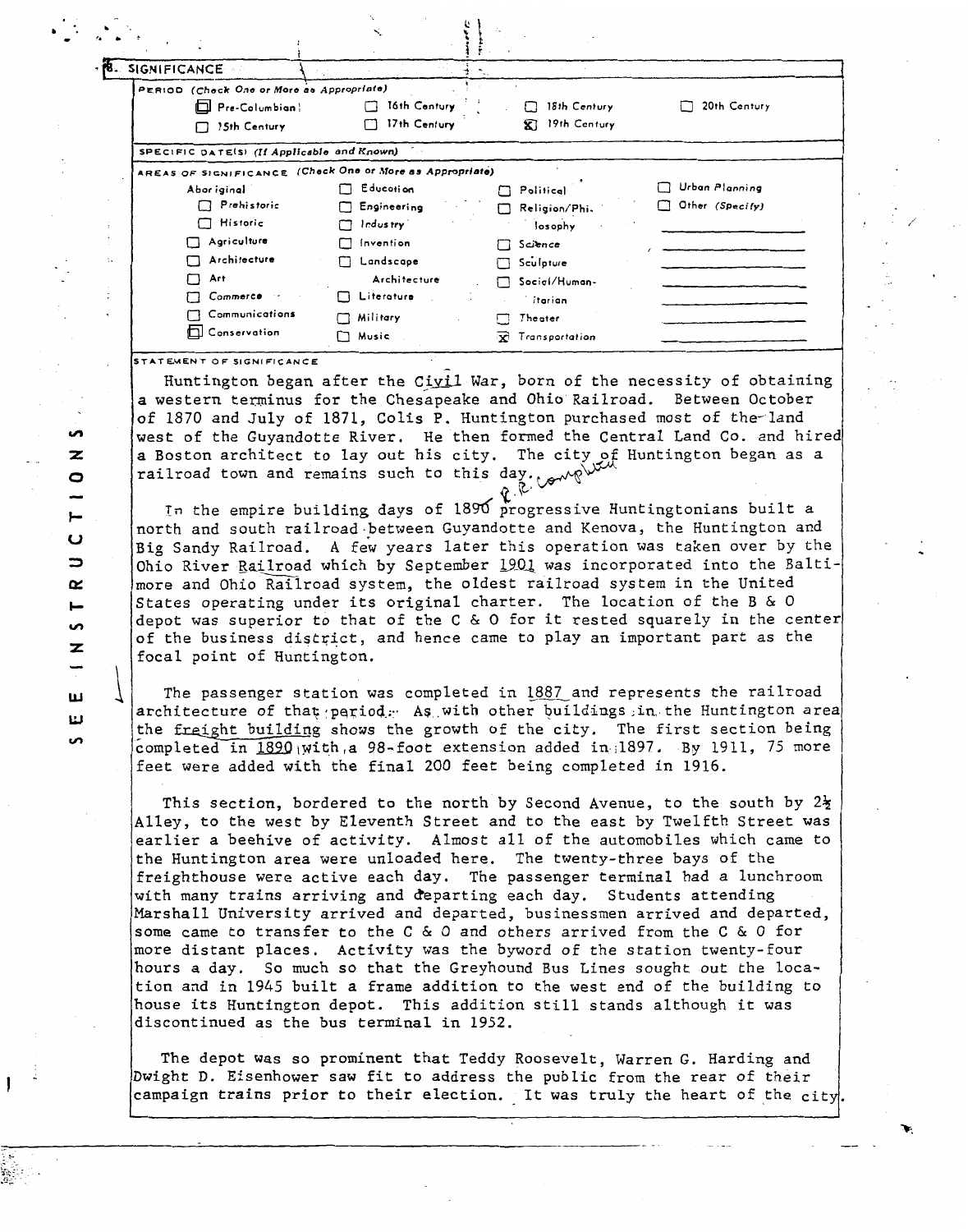

**NATIONAL REGISTER OF HISTORIC PLACES** 

#### **STATE**  West Virginia

**FOR NPS USE ONLY ENTRY NUMBER** I **DATE** 

**COUNTY**  Cabell

### **INVENTORY** - **NOMlNATlON FORM**

(Continuation *Sheet)* 

*'Number* **all entriam)** 

7. DESCRIPTION (continued)

sound .

Other than the buildings, the plot is blacktopped for parking and movement. There are two sets of tracks which are located in the middle of the plot and this area is now overgrown with weeds.

#### 8. SIGNIFICANCE (continued)

Today it stands vacant. The freight terminal is used for short term storage, the yard as a parking lot and the passenger station with its lower floor windows boarded up--vacant. The entire area awaits the bulldozer unleashed by Urban Renewal, Yet it is one of a vanishing breed of old-fashioned depots especially one in a dyed-in-the-wool railroad town. The site has a definite degree of architectural merit as well as aesthetic, sentimental and historical merit. It is looked upon as the last hope of retaining the historical remembrances of Huntington. If it can be saved then perhaps other historical buildings, doomed to the wrecking ball of progress, could be moved to this site and the history and significance of railroads in Huntington would be preserved.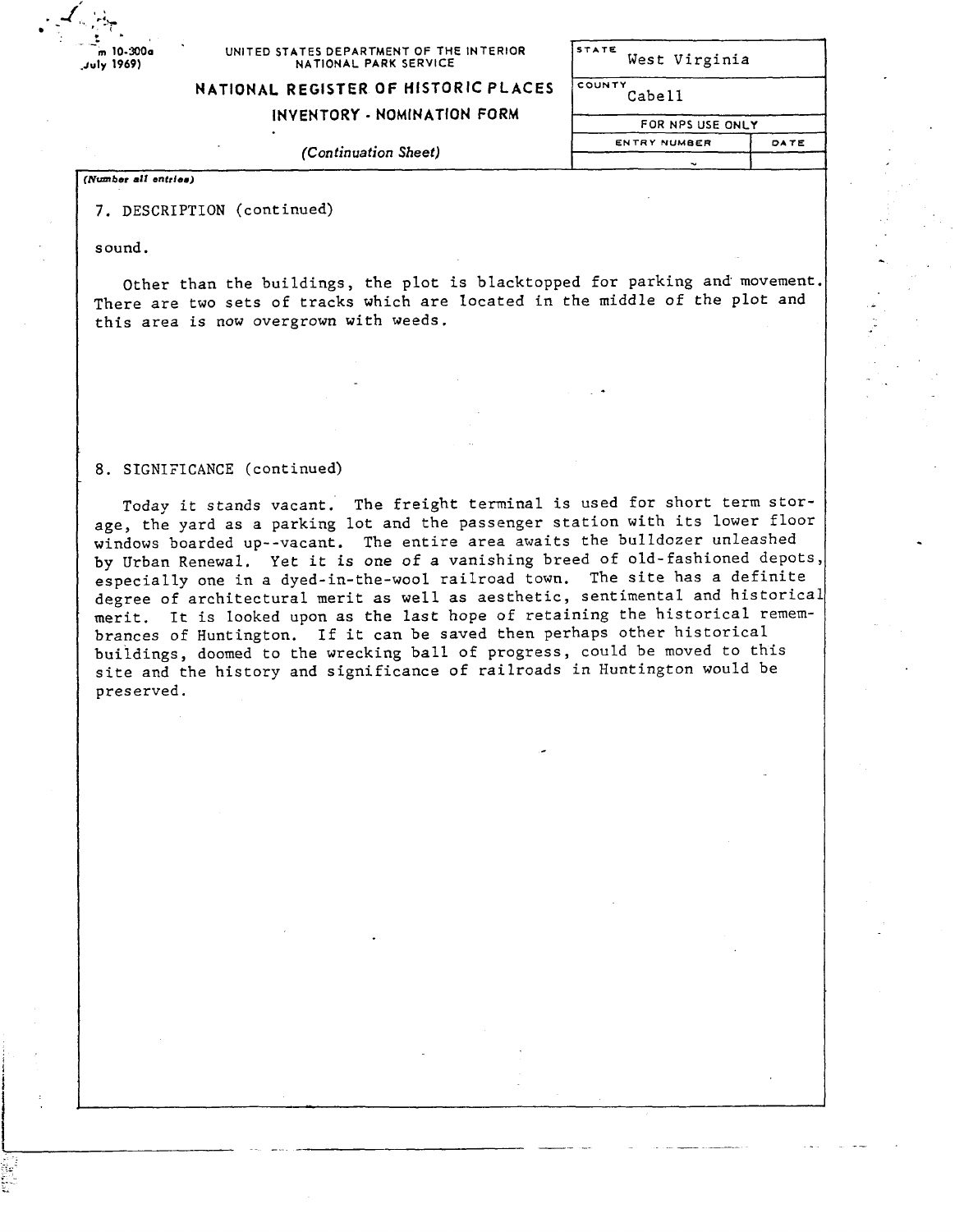|                                                                                                                                                          | <b>9. MAJOR BIBLIOGRAPHICAL REFERENCES Communications and construct of a strategies</b>                                                                                                                                                                                                  |                                               |                                                               |                   |                                         |                |                                                                   |                |                |         |
|----------------------------------------------------------------------------------------------------------------------------------------------------------|------------------------------------------------------------------------------------------------------------------------------------------------------------------------------------------------------------------------------------------------------------------------------------------|-----------------------------------------------|---------------------------------------------------------------|-------------------|-----------------------------------------|----------------|-------------------------------------------------------------------|----------------|----------------|---------|
| 1.                                                                                                                                                       | Huntington Advertiser 9-22-70. Railfans Want to Move, Restore Old                                                                                                                                                                                                                        |                                               |                                                               |                   |                                         |                |                                                                   |                |                |         |
|                                                                                                                                                          | B & O Station.                                                                                                                                                                                                                                                                           |                                               |                                                               |                   |                                         |                |                                                                   |                |                |         |
| 2.                                                                                                                                                       | Railroads Service the Greater Huntington Area: B & O, C & O, N & W 1965.<br>Published by Huntington Chamber of Commerce.                                                                                                                                                                 |                                               |                                                               |                   |                                         |                |                                                                   |                |                |         |
| 3.                                                                                                                                                       | The Herald Advertiser. Sunday, a magazine for the tri-state. The B & O<br>Terminal by Robert Withers. Sunday, May 3, 1970.                                                                                                                                                               |                                               |                                                               |                   |                                         |                |                                                                   |                |                |         |
|                                                                                                                                                          |                                                                                                                                                                                                                                                                                          |                                               |                                                               |                   |                                         |                |                                                                   | (continued)    |                |         |
|                                                                                                                                                          | 10. GEOGRAPHICAL DATA AND STATE AND THE STATE OF THE STATE OF THE STATE OF THE STATE OF THE STATE OF THE STATE<br>LATITUDE AND LONGITUDE COORDINATES                                                                                                                                     |                                               |                                                               |                   |                                         | [1] 사, 뉴스 (10) | LATITUDE AND LONGITUDE COORDINATES                                |                |                | UTM's   |
|                                                                                                                                                          | DEFINING A RECTANGLE LOCATING THE PROPERTY                                                                                                                                                                                                                                               |                                               |                                                               | o<br>R            |                                         |                | DEFINING THE CENTER POINT OF A PROPERTY<br>OF LESS THAN TEN ACRES |                |                | 374223  |
| CORNER                                                                                                                                                   | <b>LATITUDE</b>                                                                                                                                                                                                                                                                          | LONGITUDE                                     |                                                               |                   | LATITUDE                                |                |                                                                   | LONGITUDE      |                |         |
| NW<br>NE                                                                                                                                                 | Degrees Minutes Seconds   Degrees Minutes Seconds                                                                                                                                                                                                                                        |                                               |                                                               | $38^\circ$        | Degrees Minutes Seconds  <br>$25^\circ$ | $24^{\degree}$ | Degrees Minutes Seconds<br>$82^{\circ}$                           | $26^{\degree}$ | $2\mathcal{T}$ | 4253562 |
| SE<br>۲W                                                                                                                                                 |                                                                                                                                                                                                                                                                                          |                                               |                                                               |                   |                                         |                |                                                                   |                |                |         |
| <b>APPROXIMATE</b>                                                                                                                                       | ACREAGE OF NOMINATED PROPERTY:                                                                                                                                                                                                                                                           |                                               |                                                               | acre              |                                         |                |                                                                   |                |                | ທ       |
| STATE:                                                                                                                                                   | LIST ALL STATES AND COUNTIES FOR PROPERTIES OVERLAPPING STATE OR COUNTY BOUNDARIES                                                                                                                                                                                                       |                                               | CODE                                                          | COUNTY            |                                         |                |                                                                   |                | CODE           | ш       |
| STATE:                                                                                                                                                   |                                                                                                                                                                                                                                                                                          |                                               | CODE                                                          | COUNTY:           |                                         |                |                                                                   |                | CODE           | m       |
| STATE:                                                                                                                                                   |                                                                                                                                                                                                                                                                                          |                                               | CODE                                                          | COUNTY:           |                                         |                |                                                                   |                | CODE           | z       |
|                                                                                                                                                          |                                                                                                                                                                                                                                                                                          |                                               |                                                               |                   |                                         |                |                                                                   |                |                | S       |
| STATE:                                                                                                                                                   |                                                                                                                                                                                                                                                                                          |                                               | CODE                                                          | COUNTY:           |                                         |                |                                                                   |                | CODE           | ᅴ<br>ᅍ  |
|                                                                                                                                                          | <b>NI. FORM PREPARED BY</b>                                                                                                                                                                                                                                                              |                                               |                                                               | 医子宫颈 经不差 医白喉囊 医下列 |                                         |                |                                                                   |                |                | c       |
|                                                                                                                                                          | NAME AND TITLE:                                                                                                                                                                                                                                                                          | Edward R. Bleau, Field Research Agent for the |                                                               |                   |                                         |                |                                                                   |                |                | O       |
| ORGANIZATION                                                                                                                                             |                                                                                                                                                                                                                                                                                          | West Virginia Antiquities Commission          |                                                               |                   |                                         |                | DATE                                                              |                | October 1,1972 |         |
|                                                                                                                                                          | STREET AND NUMBER:                                                                                                                                                                                                                                                                       |                                               |                                                               |                   |                                         |                |                                                                   |                |                | o       |
|                                                                                                                                                          |                                                                                                                                                                                                                                                                                          | Old Mountainlair, West Virginia University    |                                                               |                   |                                         |                |                                                                   |                |                | z       |
| CITY OR TOWN:                                                                                                                                            | Morgantown                                                                                                                                                                                                                                                                               |                                               |                                                               | <b>STATE</b>      | West Virginia                           |                |                                                                   |                | CODE<br>54     | n       |
|                                                                                                                                                          | <b>12. STATE LIAISON OFFICER CERTIFICATION</b>                                                                                                                                                                                                                                           |                                               |                                                               | -1399-1           |                                         |                | NATIONAL REGISTER VERIFICATION                                    |                |                |         |
|                                                                                                                                                          | As the designated State Liaison Officer for the Na-<br>tional Historic Preservation Act of 1966 (Public Law<br>89-665), I hereby nominate this property for inclusion<br>in the National Register and certify that it has been<br>evaluated according to the criteria and procedures set |                                               |                                                               |                   | National Register.                      |                | I hereby certify that this property is included in the            |                |                |         |
| forth by the National Park Service. The recommended<br>level of significance of this nomination is:<br>K<br>State<br>ocal<br>National,<br>Maurice Brooks |                                                                                                                                                                                                                                                                                          |                                               | Chief, Office of Archeology and Historic Preservation<br>Date |                   |                                         |                |                                                                   |                |                |         |
| Name<br>Title                                                                                                                                            | State Historic Preservation<br>Officer                                                                                                                                                                                                                                                   |                                               |                                                               | ATTEST:           |                                         |                | Keeper of The National Register                                   |                |                |         |
| Date                                                                                                                                                     | May 30, 1973                                                                                                                                                                                                                                                                             |                                               |                                                               | <b>Late</b>       |                                         |                |                                                                   |                |                |         |
|                                                                                                                                                          |                                                                                                                                                                                                                                                                                          |                                               |                                                               |                   |                                         |                |                                                                   | GPO901,087     |                |         |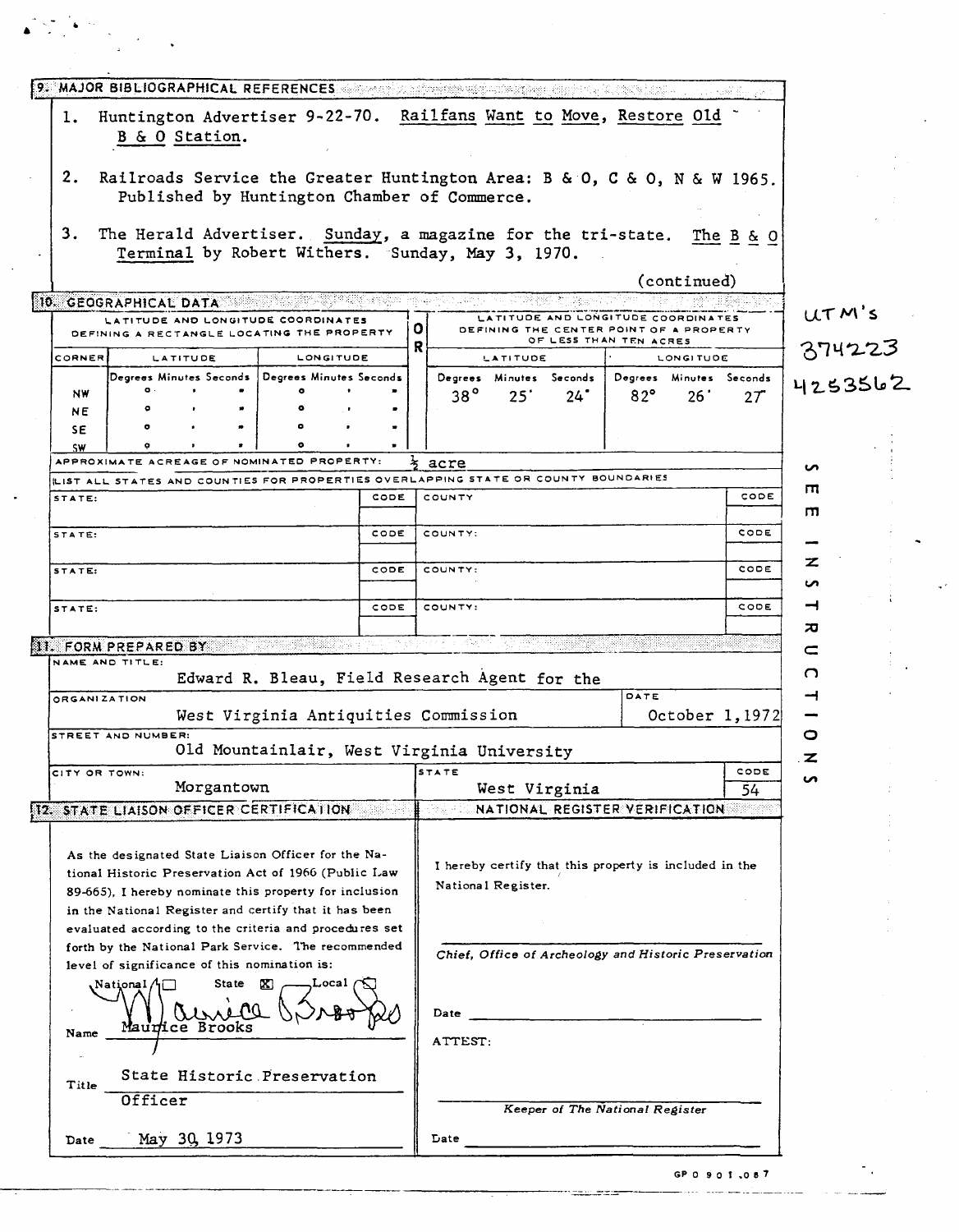| orm 10-300a | UNITED STATES DEPARTMENT OF THE INTERIOR | ISTATE West Virginia |
|-------------|------------------------------------------|----------------------|
| tuly 1969)  | NATIONAL PARK SERVICE                    |                      |

| TATE |  | West Virginia |
|------|--|---------------|
|------|--|---------------|

COUNTY

**NATIONAL REGISTER OF HISTORIC PLACES** 

## **INVENTORY** - **NOMINATION FORM**

### **(Continuation Sheet)**

| .<br>Cabe11         |      |  |  |  |
|---------------------|------|--|--|--|
| FOR NPS USE ONLY    |      |  |  |  |
| <b>ENTRY NUMBER</b> | DATE |  |  |  |
|                     |      |  |  |  |

| (Number all entries) |  |
|----------------------|--|
|                      |  |

Form **10-300a**<br>(July 1969)

Bibliography (continued)

- . Herald Advertiser, Sunday, November 6, 1966, pg. 2, Sunday Magazine. The B & O Station, Future Museum? by Robert C. Withers, Marshall Student Journalist.
- 5. Herald Advertiser Centennial Edition, Sunday, July 11, 1971. The  $\underline{B}$  &  $\underline{O}$ : rald Advertiser Centennial Edition, Sunday, July 11, 1971. In the Down to Earth as a Friendly Engineer, by Robert Withers.<br>The Past, August 17, 1969, by Robert Withers.<br>Past, August 17, 1969, by Robert Withers.
- 6. Herald Advertiser, Sunday: A Magazine for the Tri-State. Ghosts From the
- 7. Herald Advertiser, Sunday, March 14, 1971 (Sunday Magazine), page 8. Yesterday, by Robert Withers.
- **9.** Herald Advertiser, Sunday, October 26, 1969 (Sunday Magazine), pg. 8. Yesterday by Robert Withers.
- 9. Herald Advertiser, Sunday, December 5, 1968, pg. 4. Yesterday by C. T. Mitchell. "B & 0 Employees on an Outing, 1916"
- 10. Herald Advertiser, September 26, 1970. After 80 Years, Railroad Freight Station to Stand Vacant. Staff photo by Jack Burnett.
- All the above on file at Cabell-Wayne Historical Society, 425-11th Street, Huntington, West Virginia, or Box 123, Huntington, West Virginia.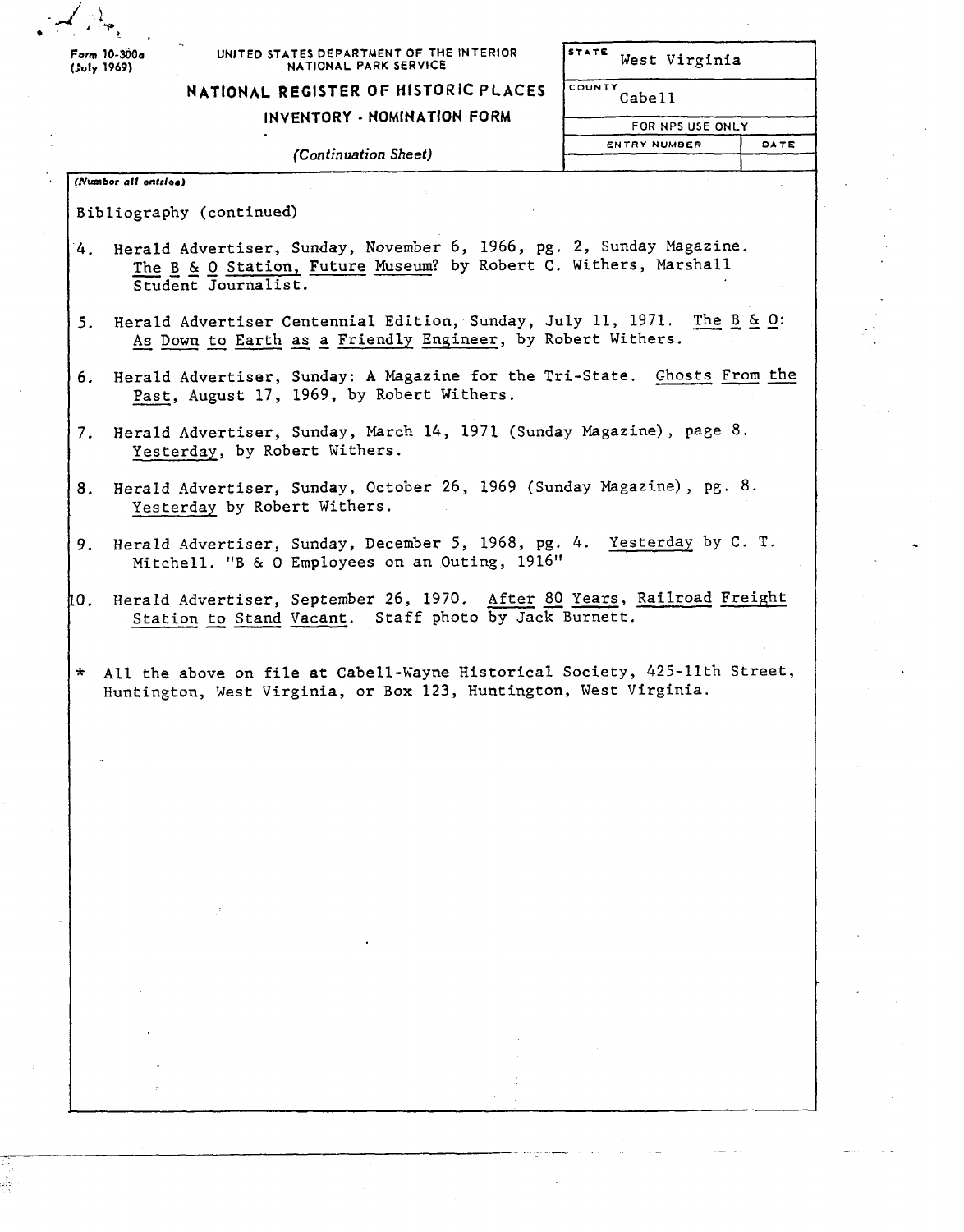